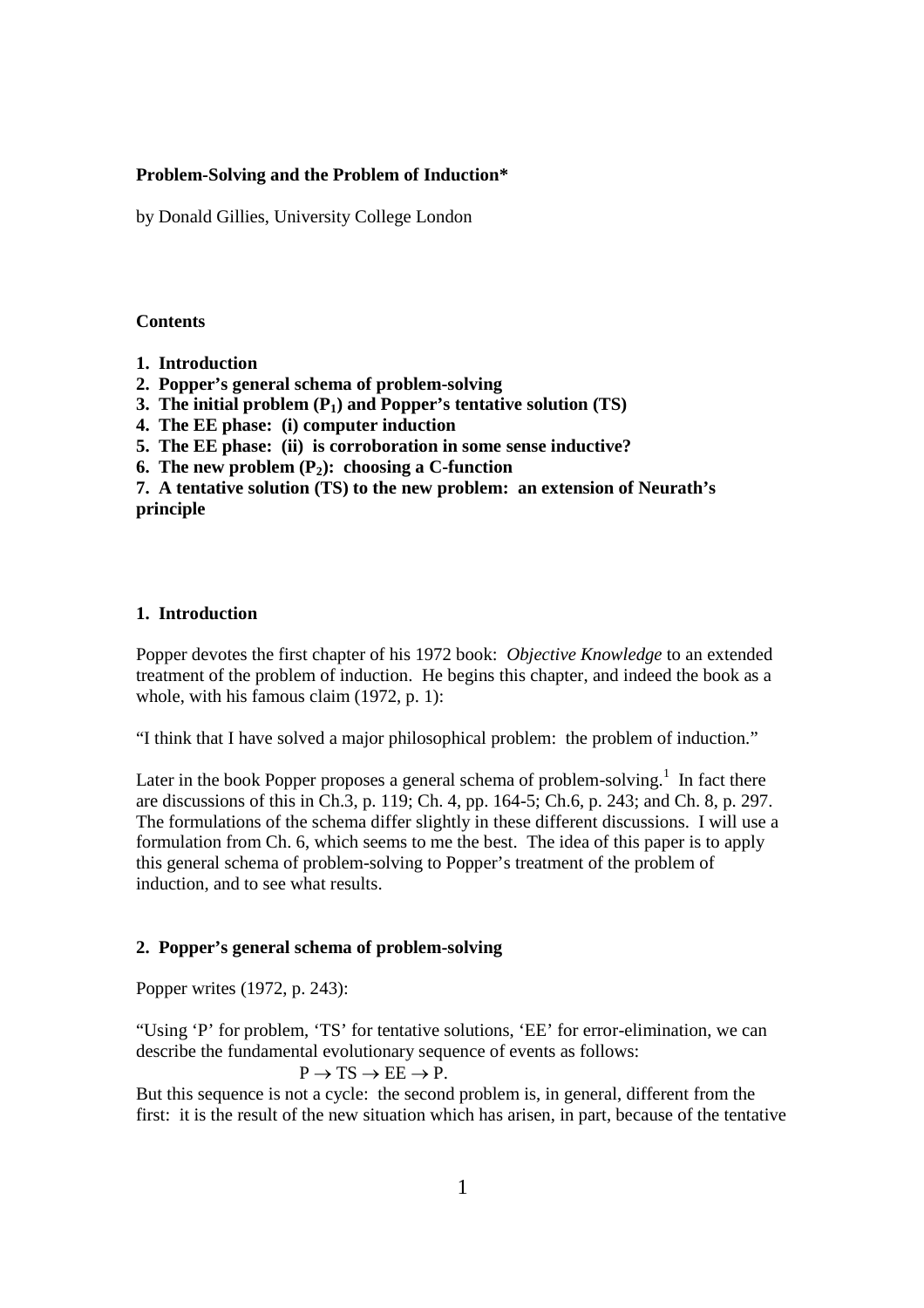solutions which have been tried out, and the error-elimination which controls them. In order to indicate this, the above schema should be rewritten:

$$
P_1 \to TS \to EE \to P_2.
$$

Earlier Popper describes EE (error-elimination) as (1972, p. 164) "a severe critical examination of our conjecture." He also describes the change from  $P_1$  to  $P_2$  as a 'problem-shift', observing (1972, p. 165):

"This leads to the … relation called '*problem shift*' by I. Lakatos, who distinguishes between progressive and degenerating problem shifts."

Later I will consider whether, in the case of the problem of induction, my suggested change from  $P_1$  to  $P_2$  is a progressive or a degenerating problem-shift.

# **3. The initial problem (P1) and Popper's tentative solution (TS)**

I will now begin applying Popper's general schema of problem-solving to Popper's treatment of the problem of induction. Obviously we have to start by identifying  $P_1$ . This is clearly what Popper calls (1972, p. 2): "*the traditional philosophical problem of induction*". Popper actually gives two formulations of this traditional problem. For simplicity, I will consider only the second, and this gives us:

 $P_1$  = What is the justification for inductive inferences?

So what then is Popper's solution of  $P_1$ ? The gist of it is contained in the following passage (1972, p. 2):

"The second formulation assumes that there are inductive inferences, and *rules* for drawing inductive inferences, and this, again, is an assumption which should not be made uncritically, and one which I also regard as mistaken."

So Popper thinks that there no inductive inferences. He goes on to describe the idea that there are such things as (1972, pp. 6-7): "a kind of optical illusion". Now if there really are no such things as inductive inferences, then we do not have to justify them, and this solves  $P_1$ . Popper holds that science progresses through conjectures and refutations, and this is a process which does not involve any inductive inferences – only deductive ones. Perhaps Popper's most emphatic denial of induction comes in the following passage which I will refer to as 'the 1963 induction is a myth quotation'.<sup>2</sup> It runs as follows (1963, p. 53):

"Induction, i.e. inference based on many observations, is a myth. It is neither a psychological fact, nor a fact of ordinary life, nor one of scientific procedure."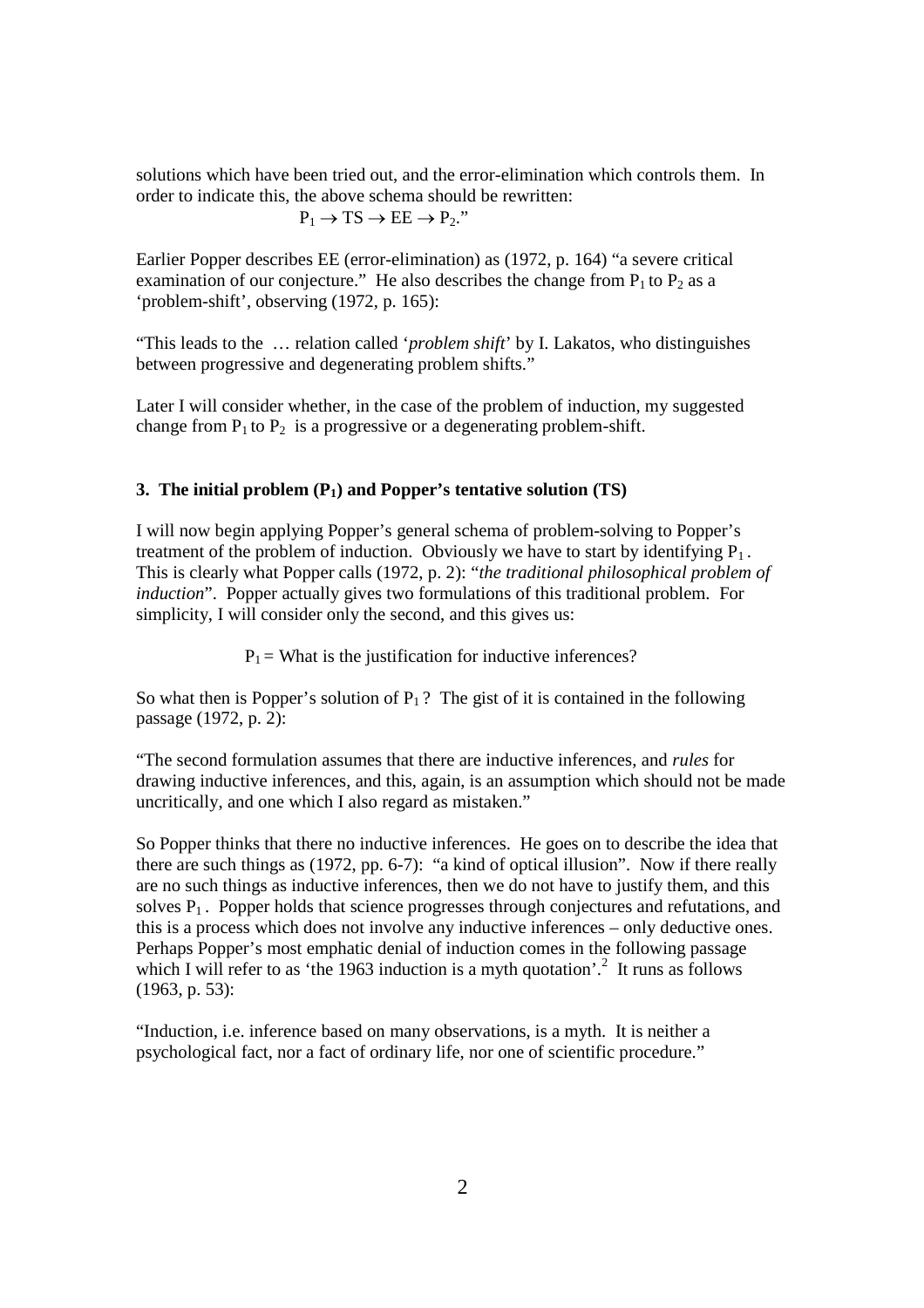It should be noted that Popper here speaks of induction in connection with psychology, ordinary life, and scientific procedure. In the present paper, however, I will confine myself to considering induction in the context of scientific procedure.

Returning to our main theme, we can sum up Popper's tentative solution (TS) to  $P_1$  as follows:

TS = There are no inductive inferences and so there is no need to justify them. Science progresses by conjectures and refutations, and this procedure does not use inductive inferences.

## **4. The EE phase: (i) computer induction**

I now pass to the EE phase of the general schema of problem-solving. This consists of a severe critical examination of Popper's tentative solution (TS) of  $P_1$ . Here I will no longer continue quoting from Popper, but rather give the criticisms of other philosophers including myself. The first criticism I wish to present of Popper's TS came from discovering that researchers in artificial intelligence (AI) have developed a form of computer induction. I have given a detailed account of this criticism in my book (1996) *Artificial Intelligence and Scientific Method*, Chs. 1-3, pp. 1-71. Here I will summarise briefly the results.

There is a branch of AI known as 'machine learning' whose aim is to generate hypotheses automatically from data, in other words to carry out mechanical induction. In my 1996 book, some examples are given of successful machine learning programs (particularly Quinlan's ID3 and Muggleton's GOLEM), and it is argued that these show the existence of inductive rules of inference (or IRIs). It is worth noting the form which these IRIs take. Let e be the data and h the hypothesis inferred from the data. We might think that an IRI would take the form: 'From e, infer h'. However it turns out that it always has the form: 'From e  $& K$  infer h', where K is background knowledge (cf. my 1996, p. 18).

Developments in machine learning since 1996 have only reinforced the claim that inductive rules of inference exist. Hence it can be argued (cf. my 1996, p. 56) that Popper's 1963 induction is a myth quotation can no longer be regarded as correct. In fact programs such as Quinlan's ID3 or Muggleton's GOLEM (and more recently developed machine learning programs) do make inductive inferences based on many observations and have become a part of scientific procedure.

This criticism of Popper's TS to  $P_1$  must be tempered by the following observations (cf. my 1996, p. 66). Popper's 1963 induction is a myth quotation, as applied to scientific procedure, contained a good deal of truth *at the time when it was published*. The first machine learning programs to be used successfully in science were Buchanan and Feigenbaum's Meta-DENDRAL, and Michalski's INDUCE. These appeared in the late 1970s and early 1980s, i.e. more than fifteen years after Popper's induction is a myth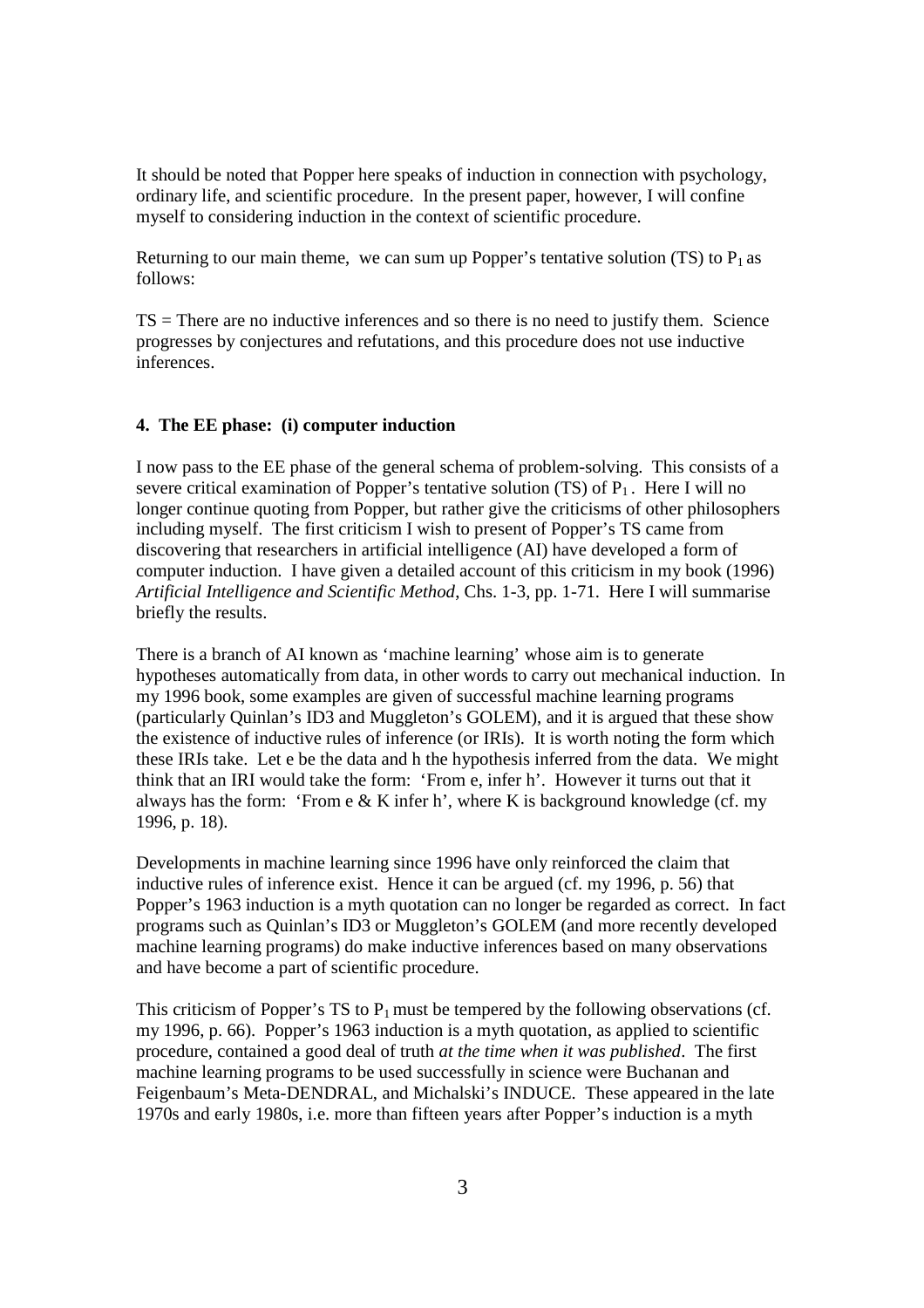quotation. Moreover, I can find hardly any genuine and significant uses of Baconian or mechanical induction in science before the machine learning programs just mentioned. Thus my conclusion is that Popper's 1963 induction is a myth quotation has become incorrect because science itself is changing. This change is of course brought about by the introduction of computers and is some ways analogous to the changes brought about at any earlier phase of science's development by the introduction of instruments of observation such as telescopes and microscopes (cf. my 1996, p. 69). In effect, the current development of computers and AI is likely to change science in such a way that Baconian or mechanical induction becomes a standard part of scientific procedure.

The view that computer induction exists is now generally held, but it has been challenged in an interesting paper by Tamburini  $(2006)$ .<sup>3</sup> Tamburini only considers one of the two main examples of computer induction which I give in my 1996. This is ID3. He remarks quite correctly (2006, p. 273): "Popper's anti-inductivism was questioned on the basis of ID3 performances (Gillies 1996); …" ID3 is a system which infers decision trees from data. Like any machine learning system, it assumes some background knowledge (K) which, in this case, is that the domain of objects under consideration is appropriately described by a specified set of attributes. Given K, decision trees are automatically generated from data e using built-in algorithms. As the correctness of the decision tree (D say) by no means follows deductively from e & K, it seems almost inescapable that we have here an inductive rule of inference (IRI) of the form: From e & K, infer D. As I show in my 1996 (pp. 36-38), this IRI can be considered as generated by the iteration of more basic IRIs. It should also be observed that the decision trees generated, which were not previously known, turn out in many cases to contain substantial knowledge and to be very successful in practice. An example, given in my 1996, p. 46, comes from the work of Bratko. He used a developed form of ID3, known as ASSISTANT, to induce decision trees for medical diagnosis. These decision trees performed better than human specialists in all cases in which an objective statistical comparison was possible.

ID3 seems to be such a clear example of mechanical induction that it is difficult to see how Tamburini can hold the following opinion (2006, p. 268): " ... I maintain here that AI investigations on learning systems do not compel one to relinquish Popper's radical scepticism towards induction." The core of Tamburini's defence of this position, in the case of ID3, seems to lie in the following passage (2006, p. 276):

"If the presuppositions of the first kind (ID3 biases) can be suitably stated in declarative form, then a concept learning algorithm such as ID3 can be redescribed as a theorem prover."

The line of thought here seems to be the following. The algorithms in ID3 involve some presuppositions (or, as one might say, heuristics). Suppose we were able to state these explicitly as say P. ID3 involves an inductive rule of inference of the form: From e  $\& K$ , infer D. However, if we added P to  $e \& K$ , we might be able to turn this inductive rule into a deductive rule of the form: From e & K & P, infer D, where now D follows from e & K & P by deductive logic. In this way an inductive machine learning system would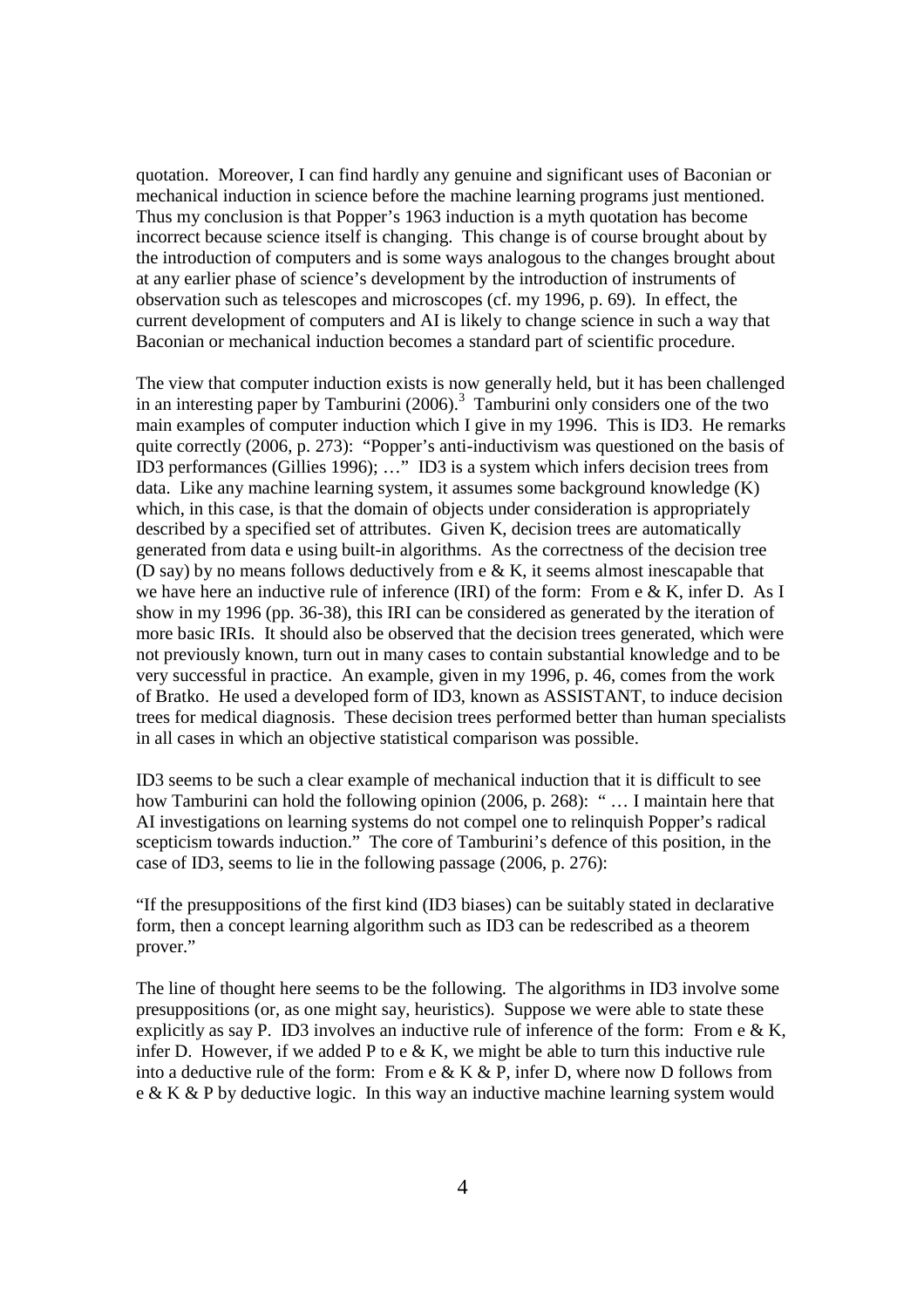become like an automated theorem prover which involves only deductive rules of inference.

The first point to note here is that Tamburini's claim is only hypothetical (2006, p. 276): "If the presuppositions of the first kind (ID3 biases) can be suitably stated in declarative form …" Of course it would be very difficult indeed, if not downright impossible, to suitably state these presuppositions in declarative form, and Tamburini doesn't attempt to do so. Thus his suggested reduction of ID3 induction to deduction is purely hypothetical and most unlikely ever to be accomplished.

Let us, however, suppose, as our second point, that this reduction could really be carried out. There is no doubt that ID3, redescribed as a theorem prover, would be much more complicated that the original ID3 presented as an inductive learning system. Why should we introduce all this unnecessary complication which would never be adopted in practice? The question before us is whether to allow the introduction of inductive rules of inference (IRIs), or to allow only deductive rules of inference (DRIs). If we adopt the former position, we get simple computer induction systems which are successful in practice. If we adopt the second position, we are forced to try to transform these systems into equivalent theorem provers which involve only DRIs. This is a difficult, probably hopeless, task which adds complexity with no practical gain. The case therefore for allowing the introduction of IRIs is overwhelming.

I will come back briefly to computer induction later on, but, as I have already presented this particular criticism of Popper's tentative solution (TS) to  $P_1$  in some detail in an earlier publication, I will devote most of the rest of this paper to another criticism.

#### **5. The EE phase: (ii) is corroboration in some sense inductive?**

In the course of his discussion of the problem of induction, Popper introduces the notion of degree of corroboration which he characterises as follows (1972, p. 18):

"By the degree of corroboration of a theory I mean a concise report evaluating the state (at a certain time *t*) of the critical discussion of a theory, with respect to the way it solves its problems; its degree of testability; the severity of tests it has undergone; and the way it has stood up to these tests."

The degree of corroboration of a hypothesis h given evidence e is written C(h, e), or perhaps better C(h, e&K) where K stands for the background knowledge. Popper's term 'corroboration' was introduced to contrast his theory of corroboration with Carnap's theory of confirmation (cf. Carnap, 1950). Indeed the two theories differ in important ways. For example, Carnap is a Bayesian which means that he thinks that  $C(h,e)$  satisfies the axioms of probability, whereas Popper is a non-Bayesian and denies that C(h,e) satisfies the axioms of probability. In symbols, Popper's claim here is that  $C(h,e) \neq$ P(h|e). Despite these differences I prefer to use the terms 'corroboration' and 'confirmation' as synonyms, and to abbreviate them both by C. The difference between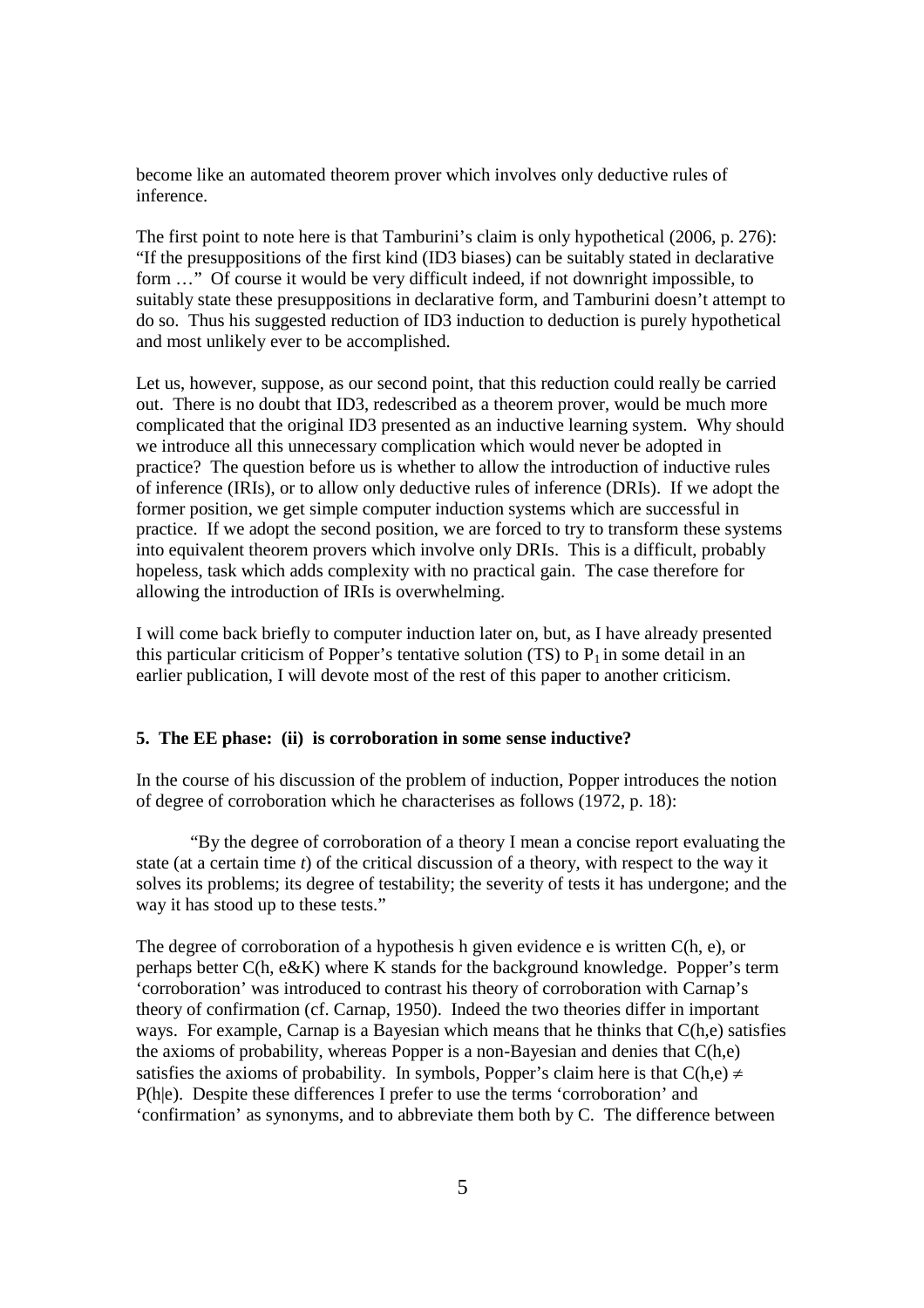Popper's theory and Carnap's is expressed by saying that they characterise the C-function differently.

Returning now to Popper's 1972 discussion of induction, one might ask whether he really needed to introduce corroboration at all. Suppose there are, in a particular area of investigation, n theories between which scientists have to decide. Could they not devise tests which refute n-1 of these theories, leaving only one unrefuted which will then become the preferred theory? No notion of corroboration is needed to carry out such a procedure. However, Popper does point out a possible difficulty here (1972, p. 15):

"On the other hand, *among the theories actually proposed* there may be more than one which is not refuted at a time *t*, so that we may not know which of these we ought to prefer."

Suppose, however, we have a measure of corroboration, we can then prefer the best corroborated theory among those which are unrefuted.

Corroboration is also involved in what Popper calls the *pragmatic problem of induction*. Popper gives two formulations of this problem. I will focus on the second of these which he states as follows (1972, p. 21):

"*Pr*<sup>2</sup> Which theory should we prefer for practical action, from a rational point of view?"

He goes on to say (1972, p. 22):

"My answer to  $Pr_2$  is: ... we should *prefer* as basis for action the best-tested theory."

Given Popper's characterisation of corroboration quoted earlier, we can roughly identify "the best-tested theory" with "the best-corroborated theory". This leads to the following pragmatic principle, which, it should be stressed, is a modification of what Popper writes:

(1) Use, as the basis for action, the best corroborated theory

This principle (1) does not quite correspond to what happens in practice as we can see by considering the following example. Suppose a pharmaceutical firm has developed a new drug  $X$  to treat some illness. Before  $X$  is put on the market, it is important to make sure that it does not have any harmful side effects. Let us therefore formulate the following hypothesis:

 $H_x$ : X, when taken in the appropriate dosage, does not have any harmful side effects

Now before X can be put on the market  $H_X$  must, by law, be subjected to a series of severe tests – first with animals, and then in the form of clinical tests on humans. Only if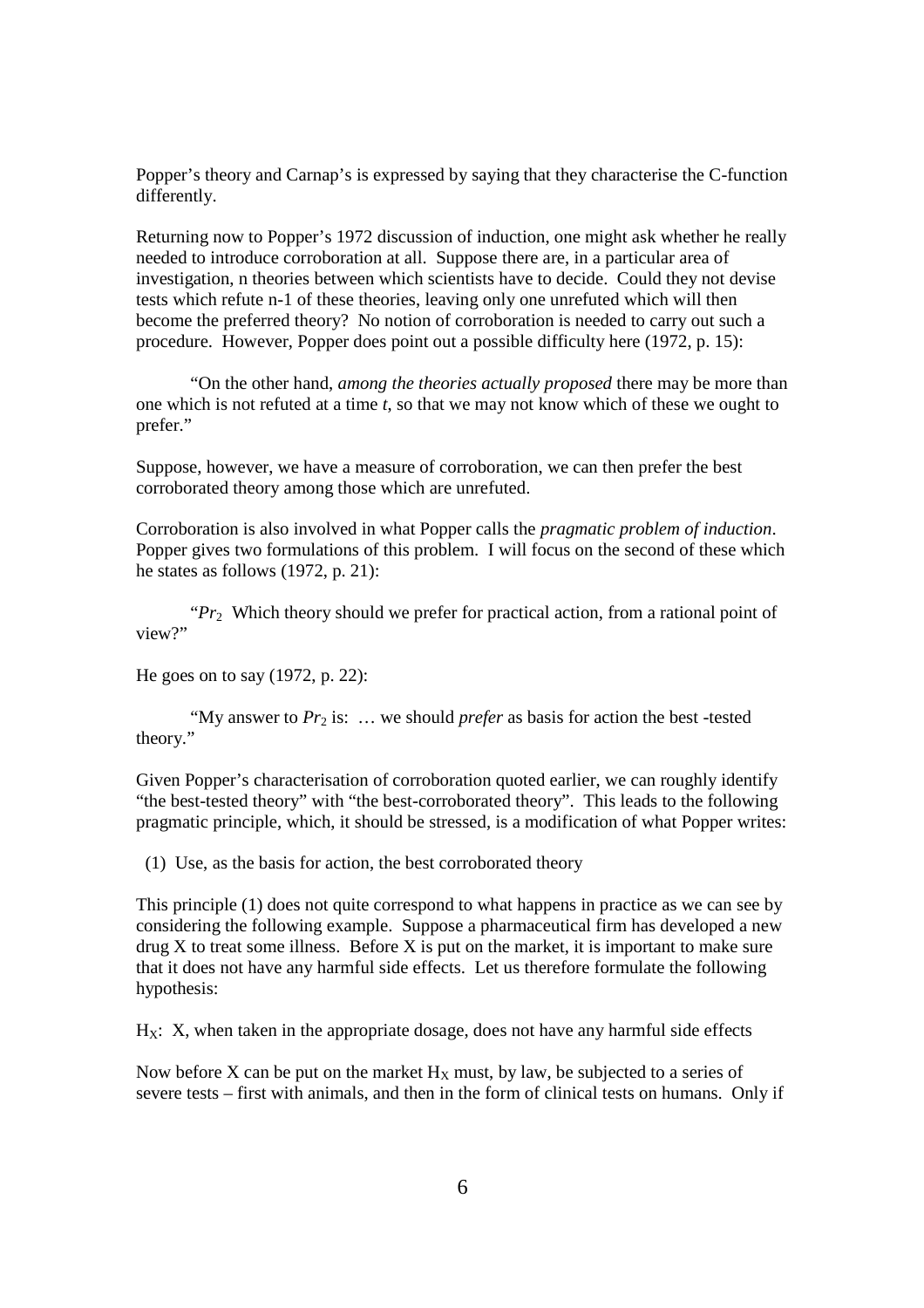$H_X$  passes all these tests can it be marketed.<sup>4</sup> To put it another way, X can only be put on the market if  $H_X$  has a sufficiently high degree of corroboration.

This leads to the following pragmatic principle (2):

(2) Use, as the basis for action, theories which have a sufficiently high degree of corroboration

What is meant by 'sufficiently high degree of corroboration' is specified in the case of drugs by the government regulations on what tests a new drug must pass before it can be put on the market. In general it would be understood contextually as part of the practice of the area in question.

Now we come to the problem. It seems that pragmatic principles such as (2) are indeed accepted as guides to action. But in accepting such a principle, are we not implicitly giving an inductive significance to corroboration? Suppose a theory has a high degree of corroboration. This means that it has explained correctly the results of past observations, and perhaps also given the correct predictions in a number of tests. Let us say in these circumstances that the theory has so far performed well. However, if we adopt the theory as the basis for actions, are we not assuming that it will continue to perform well in the future? In other words accepting a pragmatic principle such as (2) seems to be implicitly adopting an inductive assumption.

The criticism of Popper involving computer induction could not have been formulated before the late 1970s and early 1980s, because it was only then that successful systems for computer induction were created. However, the criticism involving corroboration and the pragmatic problem of induction is much older. In his 1994 (pp. 20-23), Miller gives a list of no less that 11 philosophers who have made criticisms along these lines, and goes on (1994, pp. 38-45) to try to answer all these objections. One formulation of such a criticism is to be found in Salmon (1968). Salmon considers whether we are acting rationally if we prefer a prediction based on a well-corroborated scientific theory to a prediction based on some theory which has low or even negative corroboration. He writes (1968, p. 97):

"Either corroboration has an inductive aspect or there is no logic of prediction. If there is no logic of prediction, it is hard to see how any choice would be 'rational'."

Salmon thinks that we can make rational choices here, so that the conclusion of his argument is that corroboration has an inductive aspect. Salmon further elaborates this criticism of Popper in his 1981.

O'Hear also gives an elegantly formulated criticism of this kind in his 1980, where he writes (pp. 40-41):

" … it is unclear how Popper is in a position to tell us that it is more rational to act on a well-corroborated theory than to adopt any other policy when it comes to action. ... High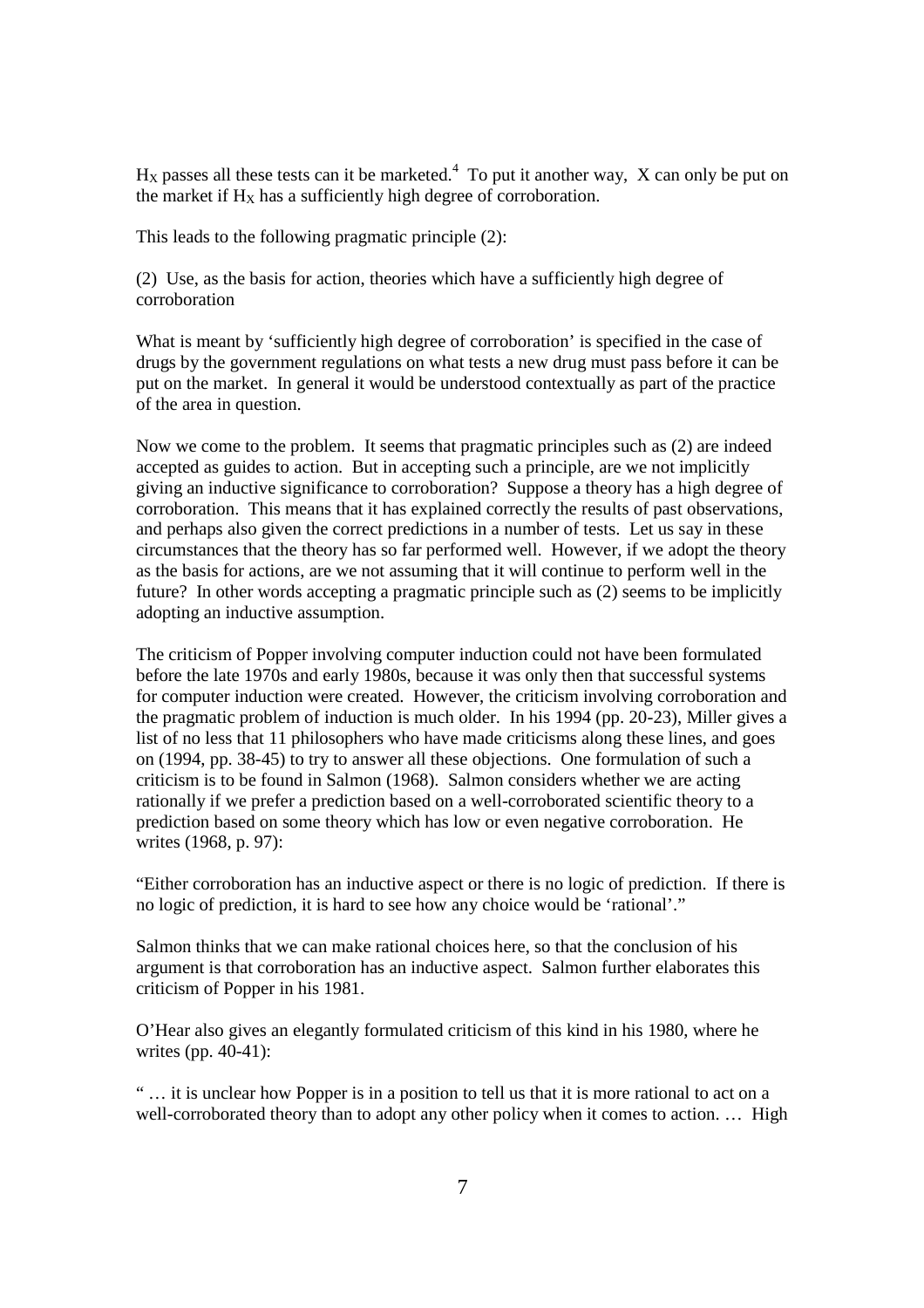corroboration shows only that a theory has done well up to now. Hume's point is that our world might suddenly change to being one where chance might be a good method or where previously falsified theories might be the best to act on or where we might be better off having no method at all. I cannot see how Popper is justified in claiming that these methods are, in the light of his acceptance of Hume's point, worse methods for basing practical actions on."

But what does Popper himself say about the relation between corroboration and induction? There is in fact one passage in which he seems to come close to giving an inductive significance to his measure of corroboration (1959, New Appendix \*ix, p. 418):

"It might well be asked at the end of all this whether I have not, inadvertently, changed my creed. For it may seem that there is nothing to prevent us from calling  $C(h, e)$  'the inductive probability of h, given  $e$ ' or – if this is felt to be misleading, in view of the fact that *C* does not obey the laws of the probability calculus – 'the degree of the rationality of our belief in *h*, given *e*'. A benevolent inductivist critic might even congratulate me on having solved, with my *C* function, the age-old problem of induction *in a positive sense* – on having finally established, with my *C* function, the validity of inductive reasoning."

However, it should be noted that the view given here is that of 'a benevolent inductivist critic'. It is not Popper's own as the following passage from *Objective Knowledge* clearly shows (1972, p. 18):

"Corroboration (or degree of corroboration) is thus an evaluating *report of past performance*. … Being a report of past performance only, … *it says nothing whatever about future performance* …"

But if degree of corroboration really said nothing whatever about future performance, why should we use it to guide our actions? In using it in this way, we are surely implicitly assuming that degree of corroboration does say something about future performance. In other words we are giving degree of corroboration an inductive significance.

That concludes the EE phase of the general schema of problem-solving, and I will next consider what new problem arises from all this.

## **6.** The new problem  $(P_2)$ : choosing a C-function

The new problem which arises is, so I claim, that of choosing a C-function. I will first explain what I mean by this, and then explain why it arises from the EE part of the preceding discussion.

Choosing a C-function sounds like giving the full specification of a mathematical function which for any values of h and of e & K gives a real number  $C(h, e \& K)$ . Perhaps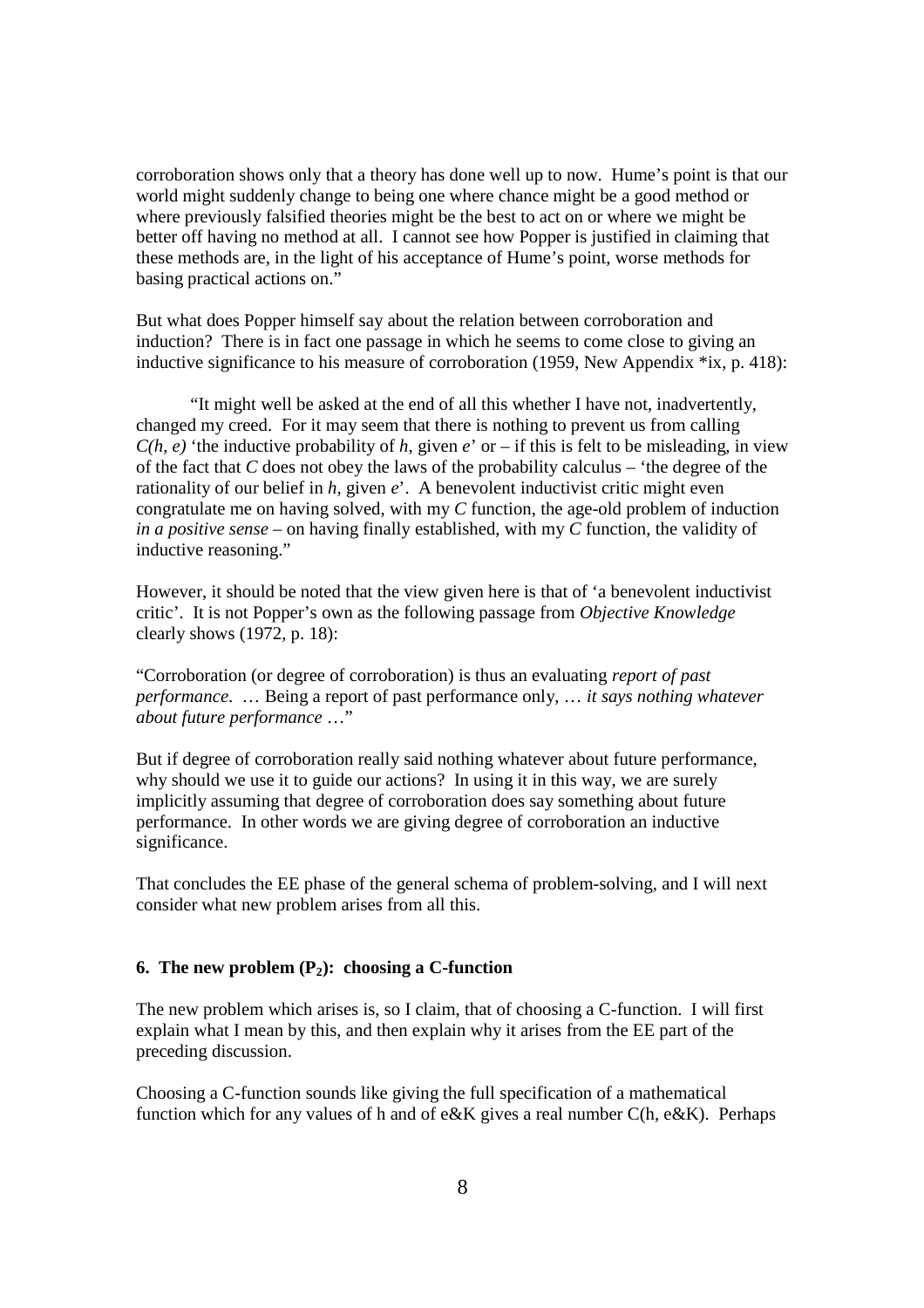Carnap dreamed of constructing such a fully specified mathematical function, but it is not a very realistic aspiration as far as current practice is concerned. In some AI cases, a C-function is precisely specified in the mathematical sense, and this function is coded into the machine learning program. However, the language used to specify the function, the nature of the background knowledge K, and the precise details of the function would all depend on the specific application, and would be different in a different application (even if the C-functions used in different applications have some features in common). In ordinary human science, the specification of the function is also highly contextdependent, but here it is qualitative as well. This is clearly shown in the drug case described above, in which what is meant by 'a sufficiently high degree of corroboration' is specified by listing the tests which must be performed and passed to achieve this grade. This listing of the necessary tests is one way of choosing a C-function for a problem.

Then again there are debates concerning general features of the C-function. For example, as already mentioned, the Bayesians hold that C(h, e&K) should satisfy the standard axioms of probability while some non-Bayesians such as Popper deny this. Of course this suggests that the C-function might be Bayesian in some contexts and non-Bayesian in others (for a suggestion along these lines, see my 1998, section 4, pp. 155-6).

So, to sum up, what we are here referring to as 'choosing a C-function' is actually quite a complex and context-dependent process. It may involve, in a particular AI context, choosing a specific mathematical function. However, in more general contexts, it may be no more than a specification of certain general features of the C-function, and of the circumstances in which the C-function attains some key value.

Let us next analyse how the problem of choosing a C-function arises out of the EE discussion given earlier. I argued that Popper's own treatment of the problem of induction involves introducing corroboration, and so gives rise to the problem of choosing a C-function. My first criticism of Popper's approach was that his claim that induction is a myth is wrong because inductive rules of inference are used in successful AI machine learning programs. Now we can connect this criticism with the subsequent discussion of corroboration, because, once a C-function is chosen, we can use it to justify an inductive rule of inference (see my 1996, p. 105). An inductive rule of inference takes the form: 'From e  $& K$ , infer h', where K is the background knowledge, e is the evidence, and h is a hypothesis which explains the evidence. The justification of such a rule given a C-function is simple. The rule is justified, if C(h, e&K) is sufficiently high.

So the suggestion is to change our original problem  $(P_1)$ : 'What is the justification of inductive inferences?' into the new problem  $(P_2)$  of choosing a C-function. But is this problem-shift progressive or degenerating? Naturally I would like to argue that it is progressive, and will now explain my reasons for thinking that it is.

I argued earlier that there are some exceptions to Popper's claim that rules of inductive inference do not exist. However, these exceptions are relatively rare. They occur for example in the machine learning programs of AI. For the vast bulk of human science both in the past and present, rules of inductive inference do not exist. For such science,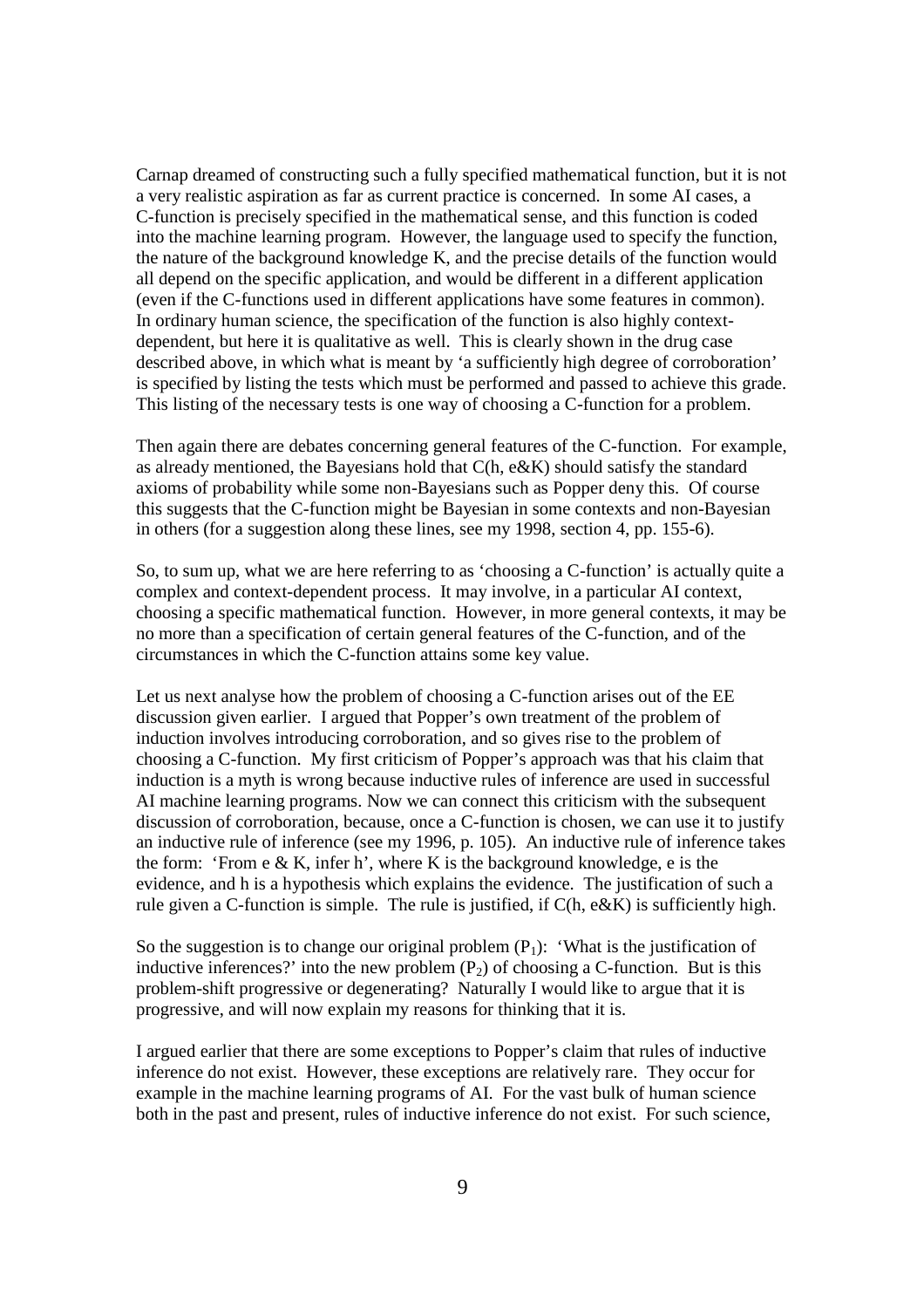Popper's model of conjectures which are freely invented and then tested out seems to me more accurate than any model based on inductive inferences. Admittedly, there is talk nowadays in the context of science carried out by humans of 'inference to the best explanation' or 'abductive inference', but such so-called inferences are not at all inferences based on precisely formulated rules like the deductive rules of inference. Those who talk of 'inference to the best explanation'or 'abductive inference', for example, never formulate any precise rules according to which these so-called inferences takes place. In reality the 'inferences' which they describe in their examples involve conjectures thought up by human ingenuity and creativity, and by no means inferred in any mechanical fashion, or according to any precisely specified rules. Now the advantage of the new problem  $(P_2)$  of choosing a C-function is that it solves the original problem  $(P_1)$ , as we have seen, but it also deals with the case of hypotheses generated not by any inductive inference but by a process of conjecture and testing. Such conjecturegenerated hypotheses are justified if, as a result of testing, they become well corroborated. So, if we have agreed on the choice of a C-function, we can provide justification whether a hypothesis is generated by some inductive inference, or whether it is obtained by conjecture and testing. Thus the new problem is more general than the old.

Another advantage of the new problem over the old one is that the traditional problem of induction  $(P_1)$  suggested a series of approaches which proved to be very unsatisfactory (for some details about these, see my 1993, pp. 8-11  $\&$  34). Formulating the problem of induction in the form: 'What is the justification for inductive inferences?' suggested to many thinkers, particularly those of the Cambridge school such as Keynes and Russell, that inductive inferences needed to be justified in terms of general principles such as *the uniformity of nature* or *the principle of induction*. However, two problems emerged with this approach. First of all it proved almost impossible to formulate these alleged principles in any clear fashion. For example, Russell's formulation of the principle of induction contains an error which vitiates it (see my 1993, p. 10). Secondly it seemed to be impossible to give any convincing justification of such principles. One great merit of the shift from  $P_1$  to  $P_2$  is that it enables us to dispense with such obscure and unsatisfactory principles.

These then are the merits of the shift from  $P_1$  to  $P_2$ , and they seem to me to justify the claim that this shift is a progressive one. However, it should be stressed that Popper's general schema for problem-solving is a never-ending process. As Popper himself says (1972, p. 164):

" $P_2$  is the problem situation as it emerges from our first critical attempt to solve our problems. It leads up to our second attempt (*and so on*)."

So we should now look more closely at the new problem  $P_2$ , and see if we can propose a preliminary tentative solution. This I will do in the next (and final) section.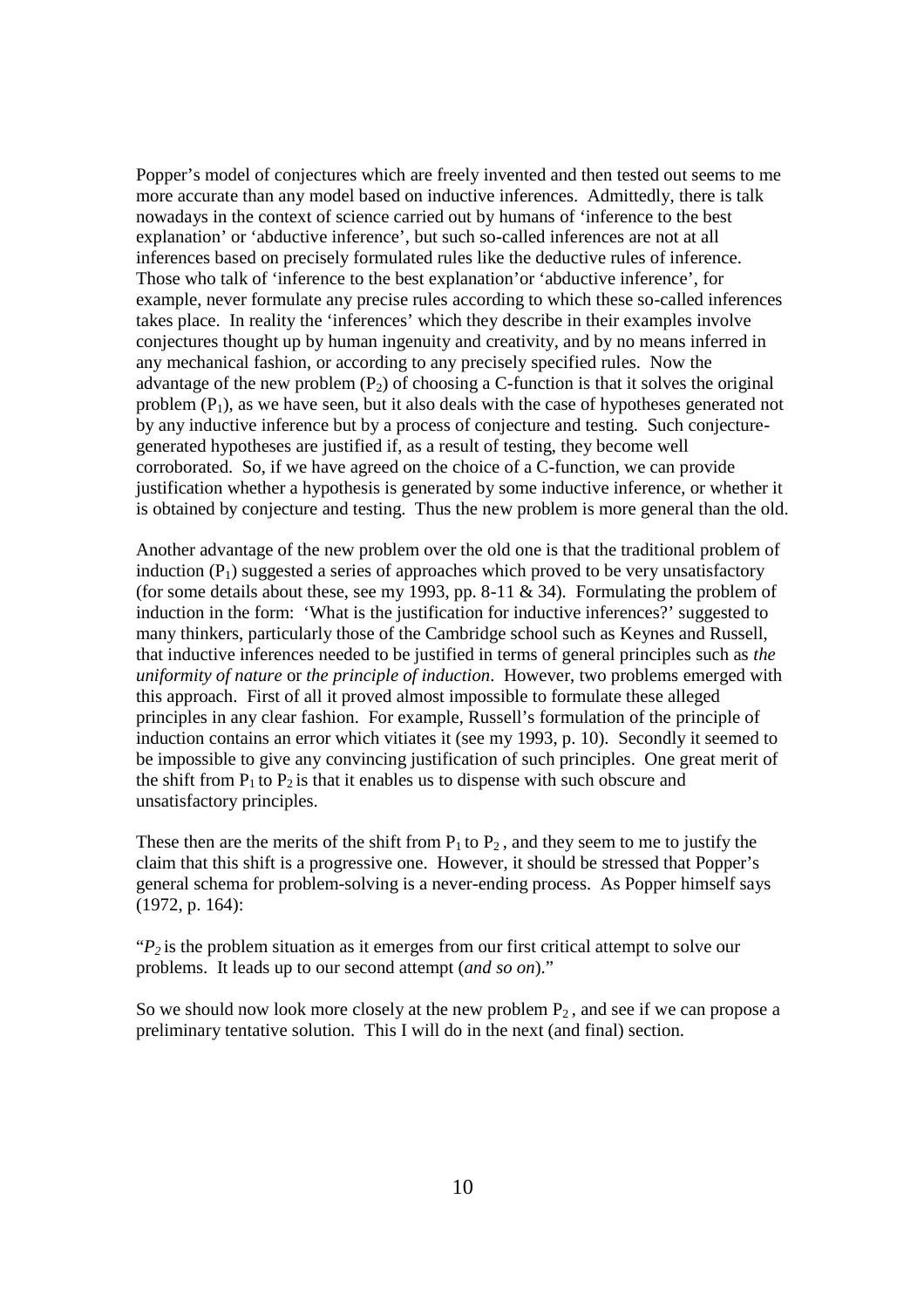# **7. A tentative solution (TS) to the new problem: an extension of Neurath's principle**

So far I have formulated the new problem  $P_2$  rather loosely, as being that of choosing a C-function. We can, however, split this into two questions. The first question is: 'how do we set about choosing a particular C-function in a specific situation?' The best way of approaching this question is to examine the practice of good scientists, and see if we can formulate general principles which underlie this practice. This could be described as *codifying practice* in the choice of C-functions. It is normally studied in philosophy of science under the heading 'confirmation theory'. But now suppose we have chosen a particular C-function. Then a second question arises, namely:

What is the justification for particular choices of C-function?

Because this question is analogous to the traditional philosophical problem of induction  $(P_1)$  with which we started, I will from now on take this second question as our  $P_2$ . So the problem shift is from

 $P_1$  = What is the justification for inductive inferences?

to

 $P_2$  = What is the justification for particular choices of C-function?

Our tentative solution (TS) to  $P_2$  is based on some ideas of Neurath's. These are expressed by Neurath in the following famous passage (1932/3, p. 201):

"We are like sailors who must rebuild their ship on the open sea, never able to dismantle it in dry-dock and to reconstruct it there out of the best materials."

Here Neurath gives his view as an analogy. However, in a previous work (1993, p. 138), I have tried to formulate his position in a more explicit fashion as what could be called *Neurath's principle*. This is a conjunction of two parts, (A) and (B) which may be stated as follows:

(A) In order to test any scientific statement, we have to assume for the time being some other scientific statements. (This corresponds in the analogy to the fact that we can remove a plank of the ship only if we leave some others in place, since otherwise the ship would sink.)

(B) There is, however, no scientific statement which cannot be subjected to testing, and perhaps abandoned as a result of tests. (This corresponds in the analogy to the fact that any plank of the ship can be removed and checked to see if it is rotten.)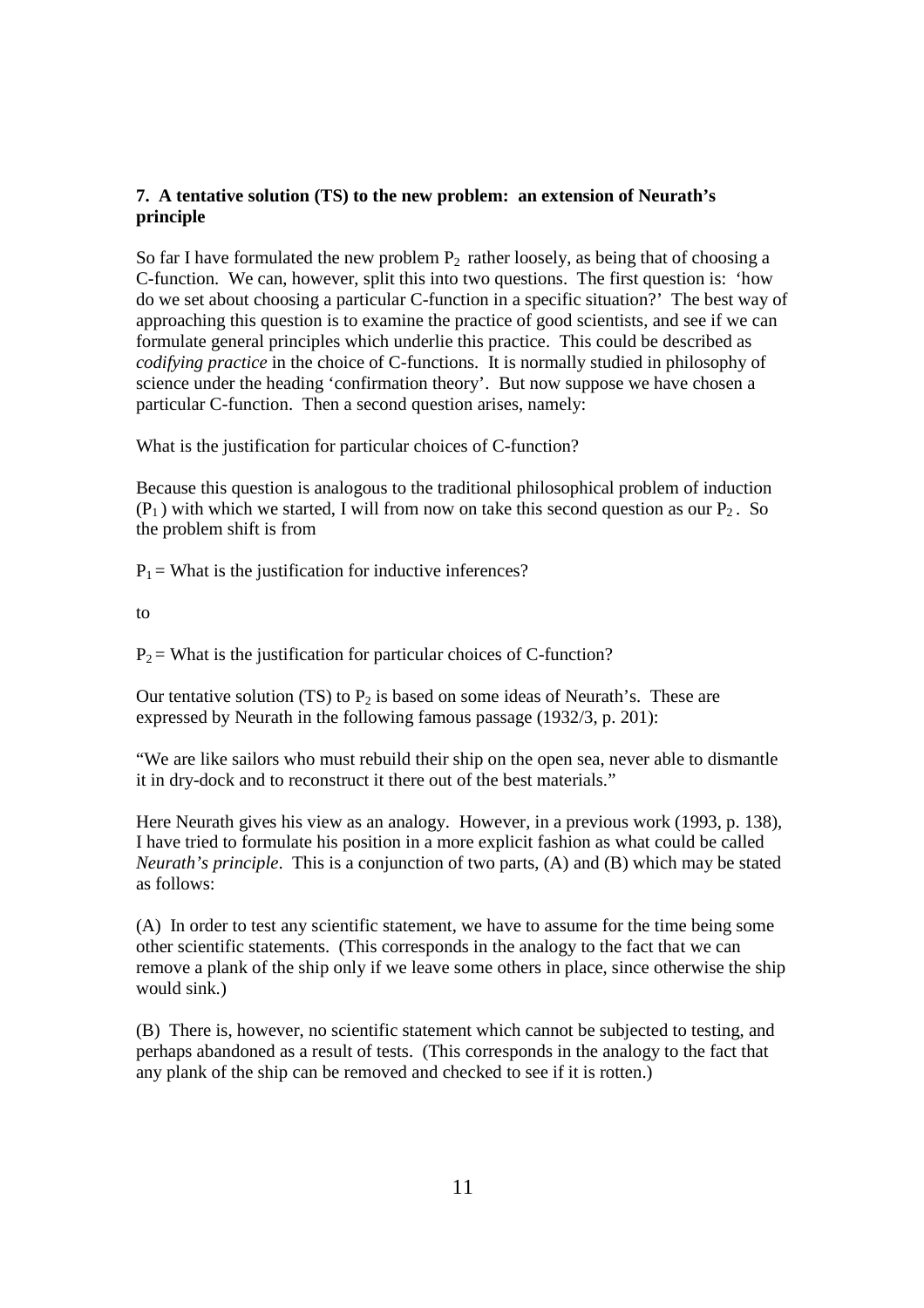The first application we can make of Neurath's principle is to the body of scientific theories. Here we cannot question, and demand justification for, all our scientific theories at the same time. To test out one scientific theory, we have, for the time being, to assume others – in particular the theories used to interpret the relevant observations and experimental results. Similarly, I now argue, we cannot question, and demand justification for, all our choices of C-function at the same time. What we can do, and what has actually been done in the course of scientific and technological development, is to test out, and perhaps reject or modify, *particular* choices of C-function, while assuming, for the time being, other such choices. There is a circle here, just as there is in the case of testing out scientific theories, but it is no more vicious in the one case than in the other. Although we cannot criticize our choices of C-function all together, there is no particular such choice which cannot be criticized, tested out, and evaluated.

My suggestion then is to extend Neurath's principle from scientific theories to Cfunctions. We test out our choices of C-functions by experience just as we test out our scientific theories by experience. The only rule in both cases is that we cannot question all our assumptions at the same time. In order to question one thing, other things must, for the time being at least, be assumed. I will conclude by illustrating this with an example.

Let us return to our consideration of testing new drugs to make sure that they have no harmful side effects before they are put on the market. Earlier we formulated this problem by considering the following hypothesis:

 $H_X$ : X, when taken in the appropriate dosage, does not have any harmful side effects

where X is a new drug developed by a pharmaceutical firm to treat some illness. In this case the C-function for H<sub>X</sub> is chosen informally as follows. A series of tests  $t_1, \ldots, t_n$  is specified. Some of these will be on animals and some will be clinical tests on humans. Suppose our evidence  $(e_n$  say) is that all these tests have been carried out, and  $H_X$  has passed them all. Then the value of  $C(H_X, e_n)$  is judged to be sufficiently high to allow the drug to be put on the market.

Suppose this choice of C-function is well-established, and has been used successfully for a number of years. Then a new drug  $T$  is devised.<sup>5</sup> The standard tests are performed on T and it passes them all successfully. So T is put on the market. However, tragedy ensues. T is actually very successful at curing the illnesses for which it is prescribed, but a quite unexpected side-effect occurs. When it is prescribed to pregnant women, they give birth to babies with very severe defects. This disaster leads to a modification of the choice of C-function which has been used hitherto by the pharmaceutical industry. A new test  $(t_{n+1}$  say) is introduced which consists in giving the drug to experimental animals which are pregnant, and then checking whether the resultant offspring have any defects. The drug only passes this test successfully if no birth defects are discovered.<sup>6</sup> Let  $e_n$  be as before, and  $e_{n+1}$  be the evidence that the tests  $t_1, \ldots, t_n, t_{n+1}$  have been carried out, and  $H_X$  has passed them all. Then the value of  $C(H_X, e_{n+1})$  is judged to be sufficiently high to allow the drug to be put on the market. However, the value of  $C(H_X, e_n)$  is no longer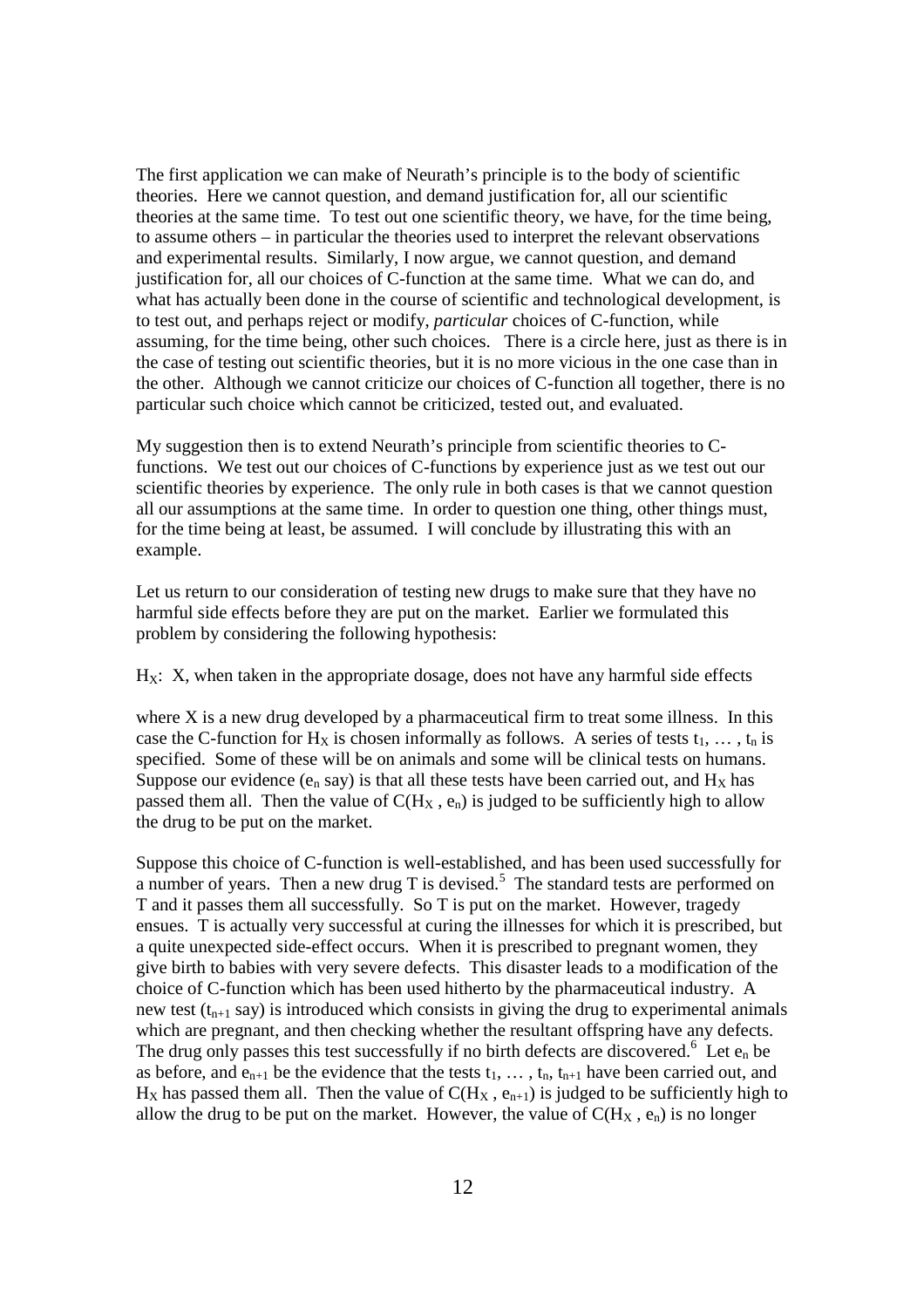judged to be sufficiently high to allow the drug to be put on the market. The choice of C-function in this particular context has been changed.

Suppose further that the new choice of C-function works well, and there are no further disasters occasioned by its use. We can then conclude – of course implicitly assuming other choices of C-function which have not been changed – that the new choice of C-function in this particular context is an improvement and was justified. This shows how Neurath's principle allows us to justify changes in our choice of C-function. It shows indeed that choices of C-function can be steadily improved along with the rest of science.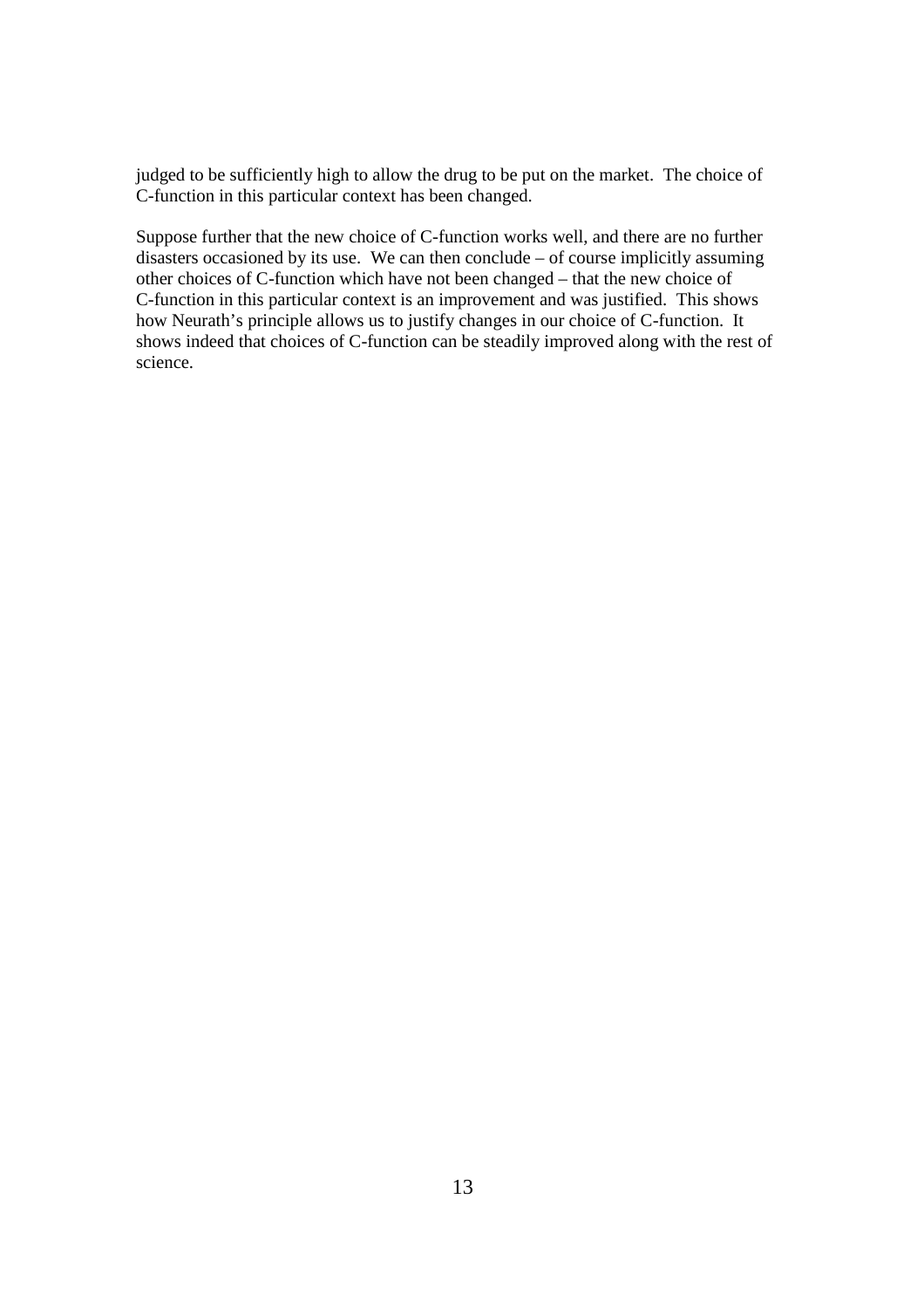## **Notes**

\* This paper incorporates modifications to earlier drafts suggested by David Corfield, David Miller, and David Teira. I am very grateful to them for their comments.

1. On the origins of this schema of Popper's, see ter Hark (2004), particularly pp. 128 & 175.

2. I heard Popper himself utter the fateful words: "Induction is a myth" when I attended his lectures as a graduate student in the academic year 1966-7. As far as I can remember, Popper continued: "… and those who use the term 'induction', do not know what they are talking about."

3. I would like to thank David Miller for drawing this paper to my attention.

4. I have simplified somewhat here since, in practice, drugs are allowed to have harmful side effects in some classes of patients, provided these classes can be specified clearly in advance so that it is known that patients in one of these classes should not be prescribed the drug. For example, drugs for some heart conditions may have no harmful side effects for the normal patient, but might have harmful side effects for patients suffering from diabetes. I have ignored these complications since they do not affect the points about corroboration being made here.

5. As the letter T indicates, this hypothetical example is based on the real case of thalidomide. However, my example is a considerable simplification of what actually happened in that case. Some details about the actual thalidomide case are to be found in Timmermans and Leiter (2000). One interesting thing to which they draw attention is that thalidomide has been partially rehabilitated as a drug. It is in fact very effective as a treatment for some very severe conditions such as a tissue inflammatory syndrome which occurs in leprosy and AIDS wasting syndrome. It is now prescribed for these conditions, while taking precautions to prevent it ever being used by pregnant women.

6. Timmermans and Leiter say (2000, p. 45): "After the thalidomide disaster, studies in which pregnant rabbits were given thalidomide produced phocomelia birth defects."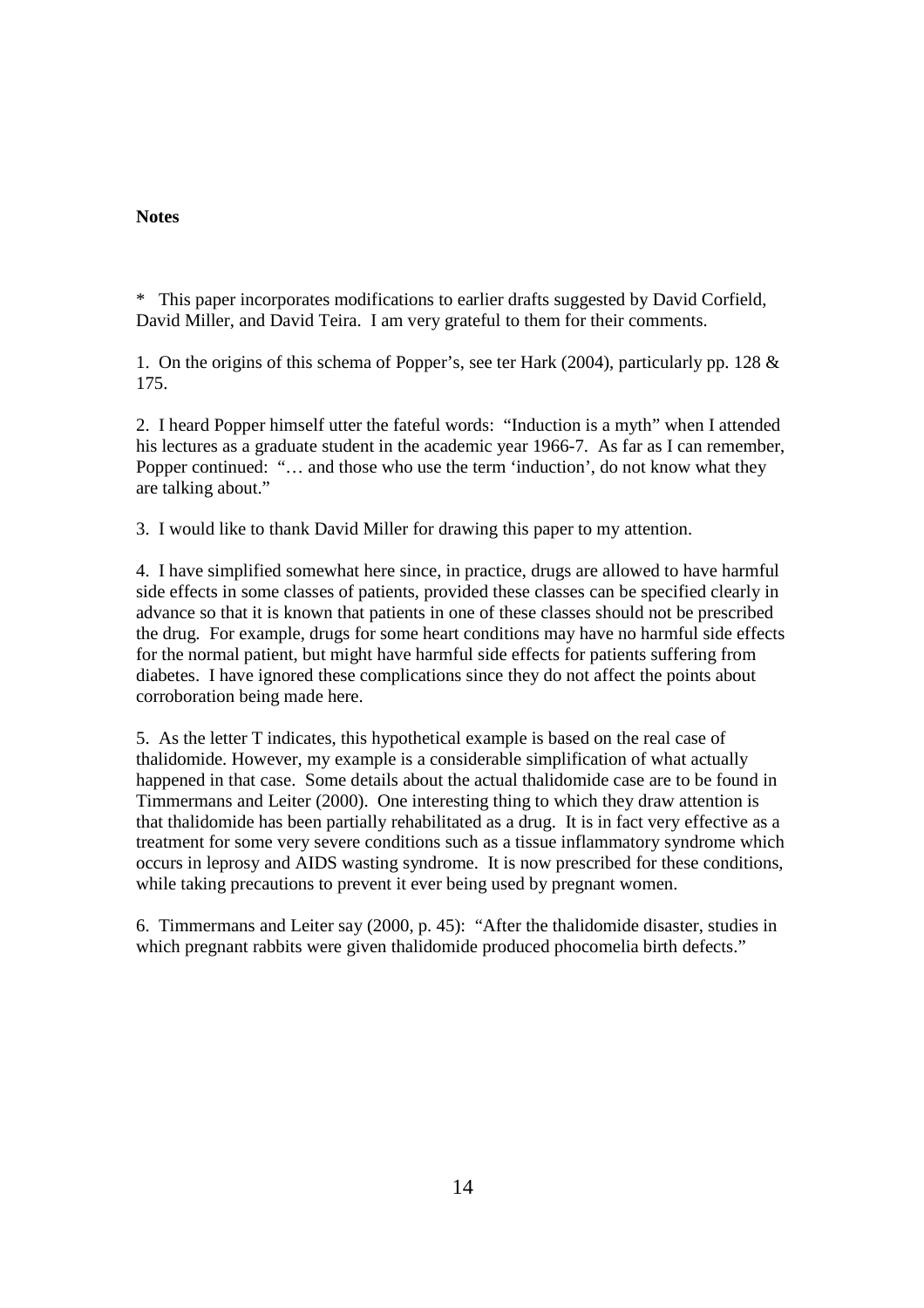### **References**

Carnap, Rudolf (1950) *Logical Foundations of Probability*, 2nd Edn., University of Chicago Press, 1963.

Gillies, Donald (1993) *Philosophy of Science in the Twentieth Century: Four Central Themes*, Blackwell.

Gillies, Donald (1996) *Artificial Intelligence and Scientific Method*, Oxford University Press.

Gillies, Donald (1998) Confirmation Theory. In D.M.Gabbay and P. Smets (eds.) *Handbook of Defeasible Reasoning and Uncertainty Management Systems*, Volume 1, Kluwer, pp. 135-167.

Miller, David (1994) *Critical Rationalism. A Restatement and Defence*, Open Court.

Neurath, Otto (1932/3) Protocol Sentences. Reprinted in English translation in A.J.Ayer (ed.), *Logical Positivism*, Free Press, 1959, pp. 199-208.

O'Hear, Anthony (1980) *Karl Popper*, Routledge, 2002.

Popper, Karl (1959) *New Appendices to the Logic of Scientific Discovery*, in 6<sup>th</sup> revised impression of the 1959 English translation, Hutchinson, 1972, pp. 307-464.

Popper, Karl (1963) *Conjectures and Refutations*, Routledge and Kegan Paul.

Popper, Karl (1972) *Objective Knowledge. An Evolutionary Approach*, Oxford at the Clarendon Press.

Salmon, Wesley C. (1968) The Justification of Inductive Rules of Inference (+ Discussion). In Imre Lakatos (ed.) *The Problem of Inductive Logic*, North-Holland, pp. 24-97.

Salmon, Wesley C. (1981) Rational Prediction, *British Journal for the Philosophy of Science*, **32**, pp. 115-125.

Tamburini, Guglielmo (2006) Artificial Intelligence and Popper's Solution to the Problem of Induction. In Ian Jarvie, Karl Milford, and David Miller (eds.) *Karl Popper: A Centenary Assessment*, Volume II Metaphysics and Epistemology, Ashgate, pp. 265- 284.